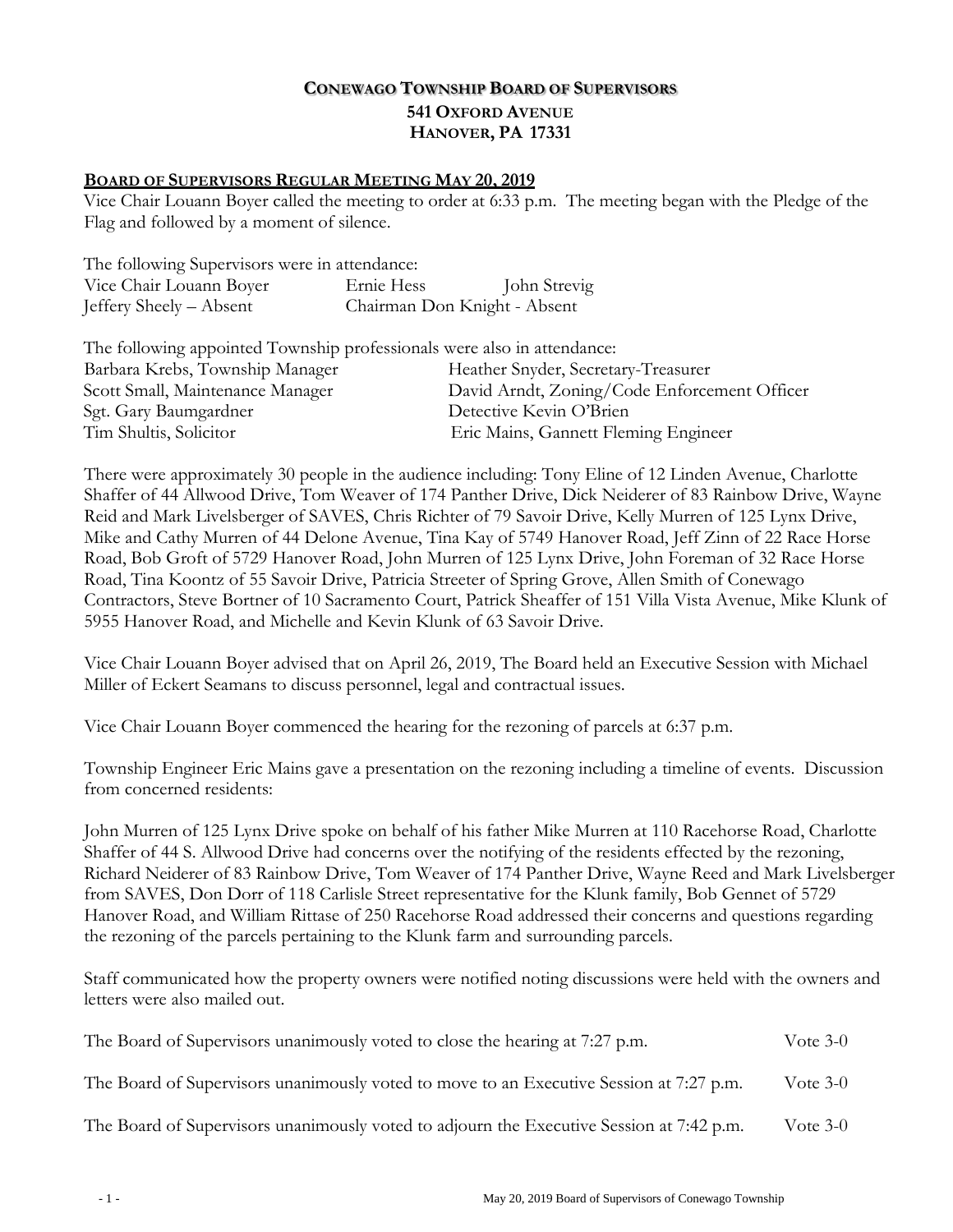## **1. MINUTES**

Supervisor John Strevig made a motion to approve the April 15, 2019 Workshop and Regular meeting minutes, seconded by Supervisor Ernie Hess. Vote 3-0

### **2. COMMUNICATIONS AND INTERACTIONS**

The SAVES April report was enclosed in the packet for review. Supervisor John Strevig advised that SAVES responded to 29 Fire and Rescue calls and 121 EMS calls for a total of 150 calls for the month. SAVES responded to 10 Fire and Rescue calls (34.5%) and 32 EMS calls (26.4% for a total response in the Township of 42 calls (28%) for the month.

Adams County Tax Services Department communication dated April 24, 2019 was enclosed for review regarding Jay Smith of 27 Galaxy Drive Disabled Veterans Real Property Tax Exemption approval.

#### **3. REPORT FROM COMMITTEES/SUPERVISOR'S COMMENTS**

**Administration**  Nothing new to report.

**Public Safety**  Nothing new to report.

**Recreation**  Nothing new to report.

### **Agricultural Preservation**

Nothing new to report.

**Roads** Nothing new to report.

# **Pension**

Nothing new to report.

#### **Planning Commission**

 Supervisor John Strevig made a motion to approve Alisha Gouker to the Planning Commission to serve the remaining term of Dave Barnhart ending 12/31/2020, seconded by Supervisor Ernie Hess. Vote 3-0

 Supervisor Ernie Hess made a motion to table the action of Ordinance 2019-A, Conewago Township Zoning Ordinance Amendment to rezone parcels addressed in hearing, seconded by Supervisor John Strevig. Discussion: The property owners were advised to attend the Planning Commission meeting July 11, 2019 at 6 p.m. Vote 3-0

#### **Stormwater**

Nothing new to report.

#### 4**. REPORT FROM SECRETARY-TREASURER**

Supervisor John Strevig made a motion to approve the Secretary/Treasurer's Report, seconded by Supervisor Ernie Hess. Vote 3-0

Supervisor Ernie Hess made a motion to approve payment of the prepaid bills and all invoices noted on the report for April 12, 2019 – May 16, 2019, seconded by Supervisor John Strevig. Vote 3-0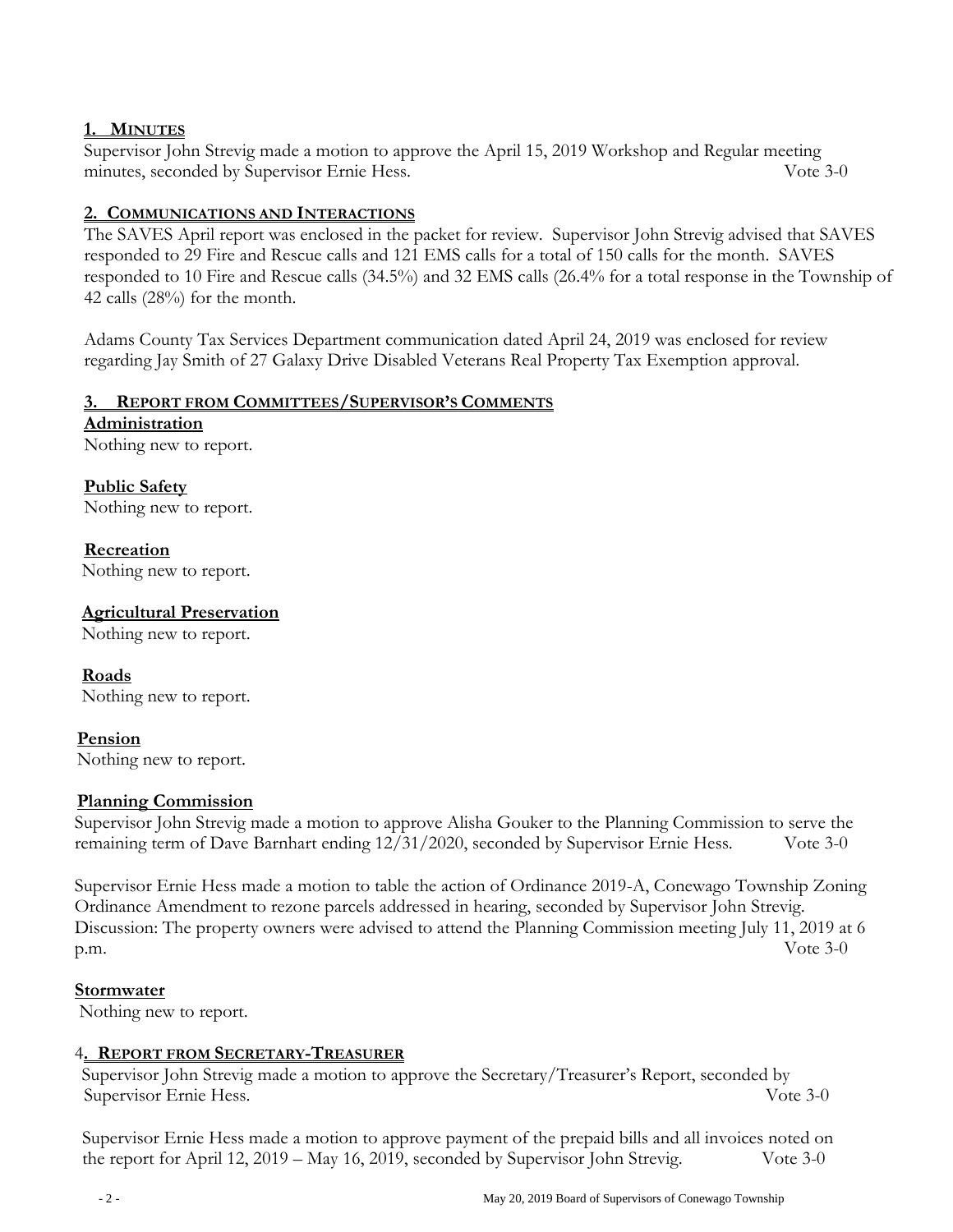## **5. PUBLIC COMMENT**

Charlotte Shaffer of 44 S. Allwood Drive had concerns and questions on the rifle range advising the Board to ban the talks.

John Murren of 125 Lynx Drive had some questions regarding the Plum Creek Recreational Park and paving of Airport Drive because of the dust created from the traffic.

## **6. REPORTS FROM DEPARTMENTS**

#### **Police**

The Police Department April report and neighborhood watch e-mail was enclosed in the packet for review.

The new Police vehicle up-fitting is complete, stripping/decals is in process.

Amber Eline successfully completed our federal grant submission for the bullet proof vest grant.

67 pounds was collected during the Med Drug Take Back day.

Spring firearms qualification is in process.

Detective O'Brien has completed the NRA Firearm's Instructor School.

### **Township Solicitor Shultis**

May 3, 2019 the Township was granted in favor of the appeal against the Zoning Hearing Board per the Zoning Hearing Board case 4-2018.

#### **Township Manager**

Barbara Krebs, Township Manager reviewed her monthly staff report including the following: Mowing within the Township continues, the playground equipment installation at Plum Creek Park will start next week weather pending, sewer bills were mailed out May 1, 2019, due May 31, 2019.

Supervisor John Strevig made a motion to approve 5 days of vacation for Amber Eline prior to completing her probationary period required under the guidelines provided if she leaves before November 1, 2019 the end of her probation that she pay the Township back and allow 4 unpaid days, seconded by Supervisor Ernie Hess.

Vote 3-0

# **Township Engineer (Eric Mains, Gannett Fleming, Inc.)**

Eric Mains, Township Engineer gave a review of his Engineer's Report for April including working on the grants and recently holding the preconstruction meeting.

# **7. CODE ENFORCEMENT**

The activity summary from Zoning/Code Enforcement Officer, Dave Arndt, dated May 16, 2019 was enclosed in the packet for review.

Yard waste collection will occur during regular trash pick-up June 5<sup>th</sup> and 6<sup>th</sup>.

# **8. SUBDIVISION/LAND DEVELOPMENT**

The Subdivision and Land Development Status Report for April 5, 2019 was included for review.

Planning Commission meeting minutes dated May 2, 2019 was included for review.

# **Harry P. McKean – 518 Maple Avenue, Final Subdivision Plan:**

Supervisor John Strevig made a motion to approve the 90 day extension request for plan action to allow time for the applicant to address the Township Engineer comments. The new date for plan action would be September 1, 2019, seconded by Supervisor Ernie Hess. Vote 3-0